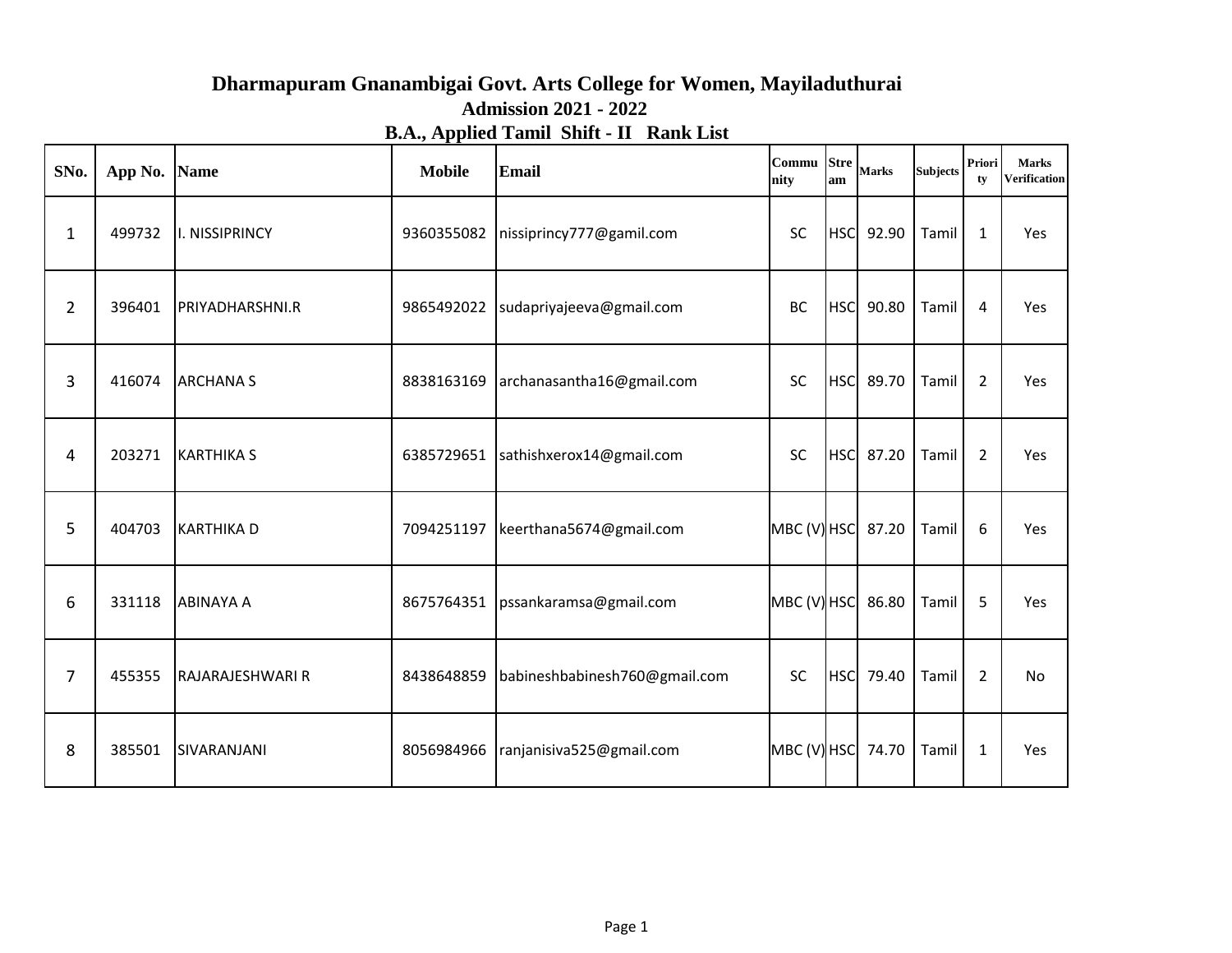**B.A., Applied Tamil Shift - II Rank List**

| SNo. | App No. | <b>Name</b>              | <b>Mobile</b> | <b>Email</b>                         | Commu<br>nity     | <b>Stre</b><br>am | <b>Marks</b> | <b>Subjects</b> | Priori<br>tv | <b>Marks</b><br><b>Verification</b> |
|------|---------|--------------------------|---------------|--------------------------------------|-------------------|-------------------|--------------|-----------------|--------------|-------------------------------------|
| 9    | 206296  | <b>SWETHA B</b>          | 9751851722    | bswethabalu@gmail.com                | <b>SC</b>         |                   | HSC 71.30    | Tamil           | $\mathbf{1}$ | Yes                                 |
| 10   | 480395  | <b>KAMALIB</b>           | 8098750437    | vinithakumar925@gmail.com            | SC                | <b>HSC</b>        | 71.10        | Tamil           | 2            | Yes                                 |
| 11   | 329550  | <b>PRITHIKAK</b>         | 9025148673    | kprithika2003@gmail.com              | $MBC(V)$ HSC      |                   | 70.90        | Tamil           | 5            | Yes                                 |
| 12   | 200672  | <b>SWETHA J</b>          | 6384376712    | swethajagan2003@gmail.com            | <b>SC</b>         | <b>HSC</b>        | 69.80        | Tamil           | 4            | Yes                                 |
| 13   | 402288  | <b>NIVEDHAS</b>          |               | 9585427543   kaviya1182001@gmail.com | BC                | <b>HSC</b>        | 68.60        | Tamil           | 5            | Yes                                 |
| 14   | 437194  | <b>VINITHA V</b>         | 8508402479    | vasuki08051988@gmail.com             | MBC (V) HSC 67.50 |                   |              | Tamil           | $\mathbf{1}$ | No                                  |
| 15   | 452464  | <b>KAVIYA P</b>          | 9943297826    | purushothaman@gmail.com              | <b>SC</b>         | <b>HSC</b>        | 65.40        | Tamil           | $\mathbf{1}$ | Yes                                 |
| 16   | 404021  | <b>RAKSHANA SWEETY R</b> | 9566830581    | rakshanarajmohan2003@gmail.com       | BC                | <b>HSC</b>        | 62.30        | Tamil           | 4            | No                                  |
| 17   | 430960  | <b>SINEGA C</b>          | 6369346850    | balaji42033@gmail.com                | MBC (V) HSC       |                   | 61.00        | Tamil           | 5            | Yes                                 |